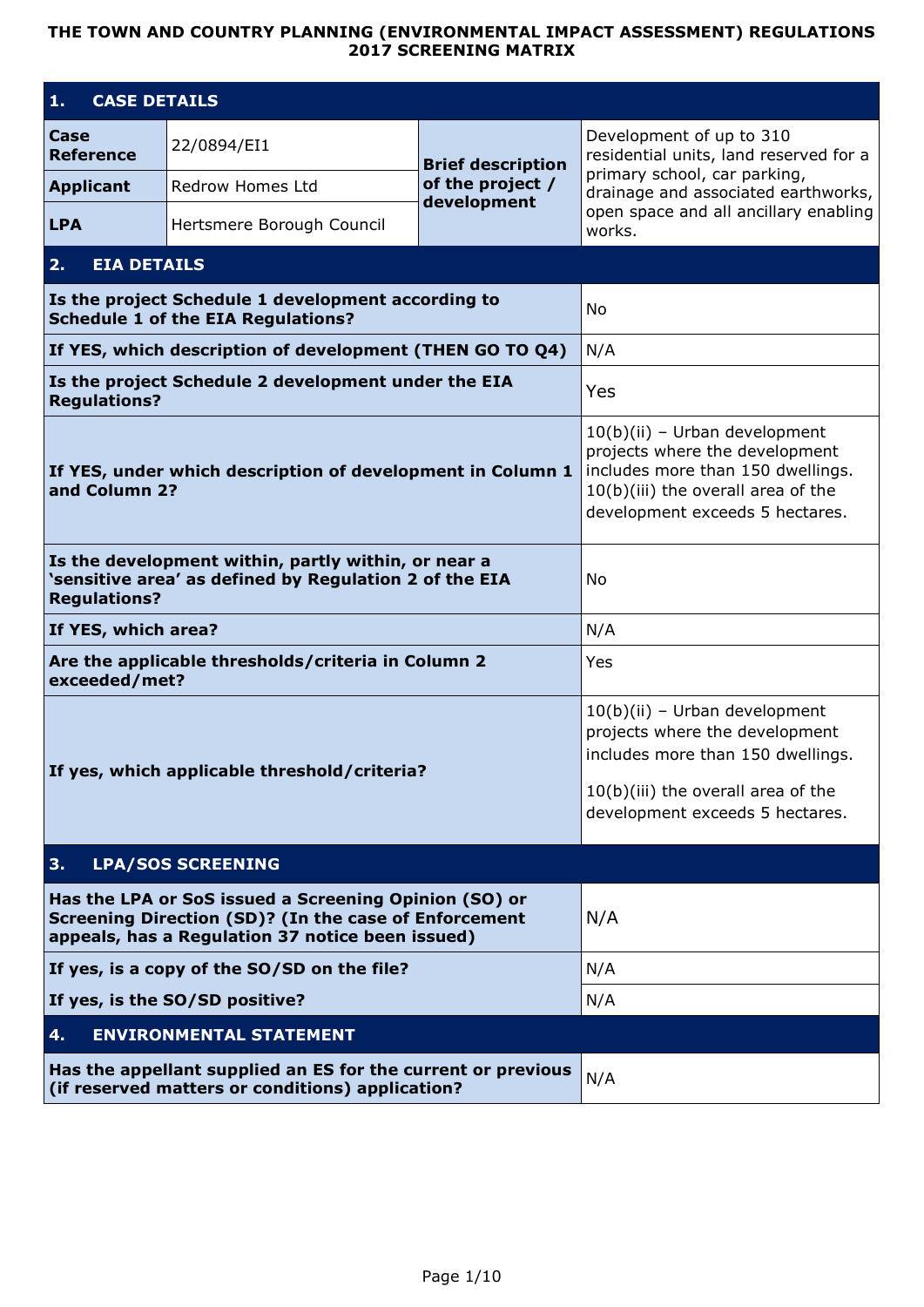| <b>A</b> Screening Criteria Question                                                                                                                                                                                |            | <b>Response to the Screening Criteria</b><br>Question in Column A (Yes/No and<br>explanation of reasons)                                                                                  | <b>Is a Significant Effect Likely?</b><br>(Yes/No and explanation of reasons (nb<br>if the answer in Column B is 'No',<br><b>Column C is not applicable))</b> |                                                                                                                                                                                                                                                                                                                                                                                                                                                                                                                                                                                                  |  |
|---------------------------------------------------------------------------------------------------------------------------------------------------------------------------------------------------------------------|------------|-------------------------------------------------------------------------------------------------------------------------------------------------------------------------------------------|---------------------------------------------------------------------------------------------------------------------------------------------------------------|--------------------------------------------------------------------------------------------------------------------------------------------------------------------------------------------------------------------------------------------------------------------------------------------------------------------------------------------------------------------------------------------------------------------------------------------------------------------------------------------------------------------------------------------------------------------------------------------------|--|
|                                                                                                                                                                                                                     |            | Briefly explain reasons and, if applicable and/or<br>known, include name of feature(s) and proximity to<br>site(s)                                                                        |                                                                                                                                                               | Is a significant effect likely, having regard particularly<br>to the magnitude and spatial extent (including<br>population size affected), nature, intensity and<br>complexity, probability, expected onset, duration,<br>frequency and reversibility of the impact and the<br>possibility to effectively reduce the impact?<br>If the finding of no significant effect is reliant on<br>specific features or measures of the project<br>envisaged to avoid, or prevent what might otherwise<br>have been, significant adverse effects on the<br>environment these should be identified in bold. |  |
| 5.<br><b>NATURAL RESOURCES</b>                                                                                                                                                                                      |            |                                                                                                                                                                                           |                                                                                                                                                               |                                                                                                                                                                                                                                                                                                                                                                                                                                                                                                                                                                                                  |  |
| 5.1<br>Will construction, operation or<br>decommissioning of the project involve<br>actions which will cause physical<br>changes in the topography of the area?                                                     | <b>Yes</b> | Alterations to the site's topography are<br>anticipated as a result of necessary regrading,<br>drainage etc., in addition to the necessary<br>excavations required at construction phase. | No                                                                                                                                                            | The applicant states that there would be no<br>significant or material alterations to the land<br>levels, with only localised regrading proposed.<br>The proposed development would be permanent<br>and as such decommissioning is not anticipated<br>in the near future.                                                                                                                                                                                                                                                                                                                        |  |
| 5.2<br>Will construction or operation of<br>the project use natural resources above<br>or below ground such as land, soil,<br>water, materials/minerals or energy<br>which are non-renewable or in short<br>supply? | <b>Yes</b> | Demolition, construction and operation of the<br>development will see the use of resources<br>including land, water and energy.                                                           | <b>No</b>                                                                                                                                                     | Potential effects during construction phase are<br>anticipated to be mitigated by the submission of<br>a Construction Environmental Management<br>Plan. The development would not necessitate<br>the use of resources which are in short supply.<br>An Energy and Sustainability Statement would<br>be expected at application stage to determine<br>the development's energy efficiency and to<br>ensure the use of sustainable energy where<br>possible. Relevant conditions can also be<br>imposed should planning permission be<br>granted.                                                  |  |
| 5.3<br>Are there any areas on/around<br>the location which contain important,<br>high quality or scarce resources which<br>could be affected by the project, e.g.                                                   | <b>Yes</b> | There is an unnamed watercourse to the north-<br>east of the site, and a small culvert at the<br>southern end close to Wayside Avenue.<br>Environment Agency mapping also indicates       | <b>No</b>                                                                                                                                                     | The impact of the development on the<br>watercourses falls to be assessed at application<br>stage through submission of a Flood Risk<br>Assessment and Drainage Strategy. The<br>Environment Agency would be consulted.                                                                                                                                                                                                                                                                                                                                                                          |  |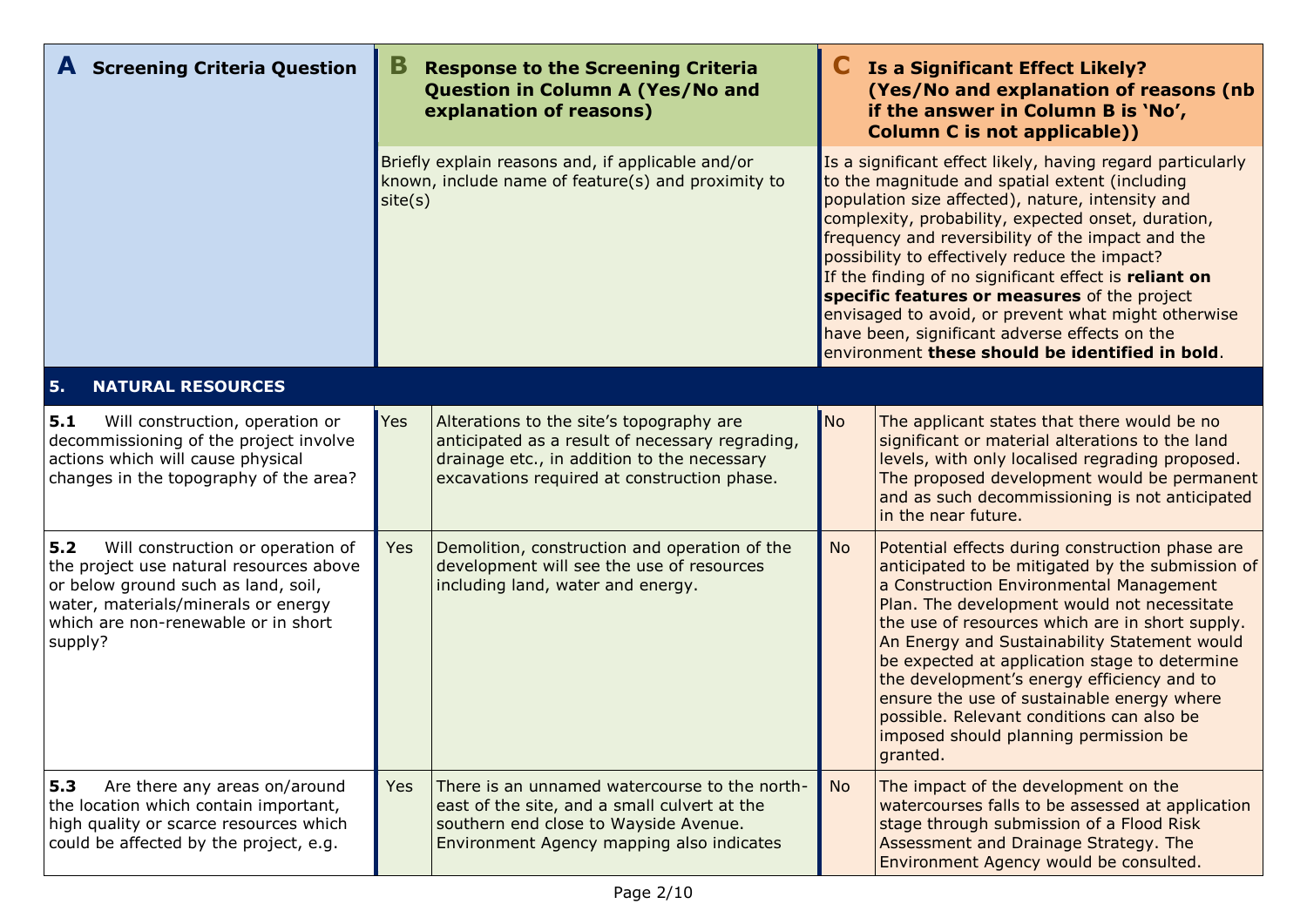| <b>A</b> Screening Criteria Question                                                                    | В   | <b>Response to the Screening Criteria</b><br><b>Question in Column A (Yes/No and</b><br>explanation of reasons)                                                                                                                                                                                                                                                                                                                                                                                              |           | Is a Significant Effect Likely?<br>(Yes/No and explanation of reasons (nb<br>if the answer in Column B is 'No',<br><b>Column C is not applicable))</b>                                                                                                                                                                                                                                                                                                                                |
|---------------------------------------------------------------------------------------------------------|-----|--------------------------------------------------------------------------------------------------------------------------------------------------------------------------------------------------------------------------------------------------------------------------------------------------------------------------------------------------------------------------------------------------------------------------------------------------------------------------------------------------------------|-----------|---------------------------------------------------------------------------------------------------------------------------------------------------------------------------------------------------------------------------------------------------------------------------------------------------------------------------------------------------------------------------------------------------------------------------------------------------------------------------------------|
| forestry, agriculture, water/coastal,<br>fisheries, minerals?                                           |     | that there is a main river running through the<br>site on the eastern side, north-south.<br>The existing/ previous use of the land appears<br>to be grazing land, possibly linked with nearby<br>Harts Farm Stables. The subject land has an<br>agricultural grading of 3, with the most recent<br>survey not identifying the land as being the<br>Best and Most Versatile (BMV), and therefore it<br>is most likely to be Grade 3b.                                                                         |           | Further information would be required in<br>regards to the previous use and quality of the<br>land, though if the site forms equestrian grazing<br>land as the submitted report implies, it is<br>unlikely that there would be a significant effect<br>in terms of loss of BMV agricultural land.                                                                                                                                                                                     |
| 6.<br><b>WASTE</b>                                                                                      |     |                                                                                                                                                                                                                                                                                                                                                                                                                                                                                                              |           |                                                                                                                                                                                                                                                                                                                                                                                                                                                                                       |
| 6.1<br>Will the project produce solid<br>wastes during construction or operation<br>or decommissioning? | Yes | Waste materials would be generated during the<br>construction process. The operational phase of<br>the development would also produce waste<br>throughout its lifetime from household waste<br>and waste from the primary school.                                                                                                                                                                                                                                                                            | <b>No</b> | Construction waste to be managed through<br>submission of a Construction Environmental<br>Management Plan. Waste generated at<br>operational phase would be managed either<br>through the Council's residential waste<br>collection/ recycling scheme or otherwise<br>through a private waste collection/<br>management scheme. Relevant conditions can<br>also be imposed should planning permission be<br>granted to reduce waste through the provision<br>of recycling facilities. |
| 7.<br>POLLUTION AND NUISANCES                                                                           |     |                                                                                                                                                                                                                                                                                                                                                                                                                                                                                                              |           |                                                                                                                                                                                                                                                                                                                                                                                                                                                                                       |
| 7.1<br>Will the project release pollutants<br>or any hazardous, toxic or noxious<br>substances to air?  | Yes | Dust is likely to be released during construction<br>phases, and there would also be emissions from<br>the plant and vehicles during this phase.<br>The site is not within or close to an Air Quality<br>Management Area, although air quality is likely<br>to be impacted by the proximity of the M1<br>which runs in close proximity to the east. This<br>may impact future users of the development at<br>operational phase. Nearby existing residential<br>properties may also experience an increase in | <b>No</b> | Details can be secured at application stage via<br>submission of a Construction Environmental<br>Management Plan and an Air Quality<br>Assessment. The applicant has indicated that an<br>Air Quality Assessment has been produced and<br>has found that the increases in airborne<br>pollutants at construction and operational<br>phases would not be significant.<br>Construction traffic to be managed by<br>submission of a Construction Transport                               |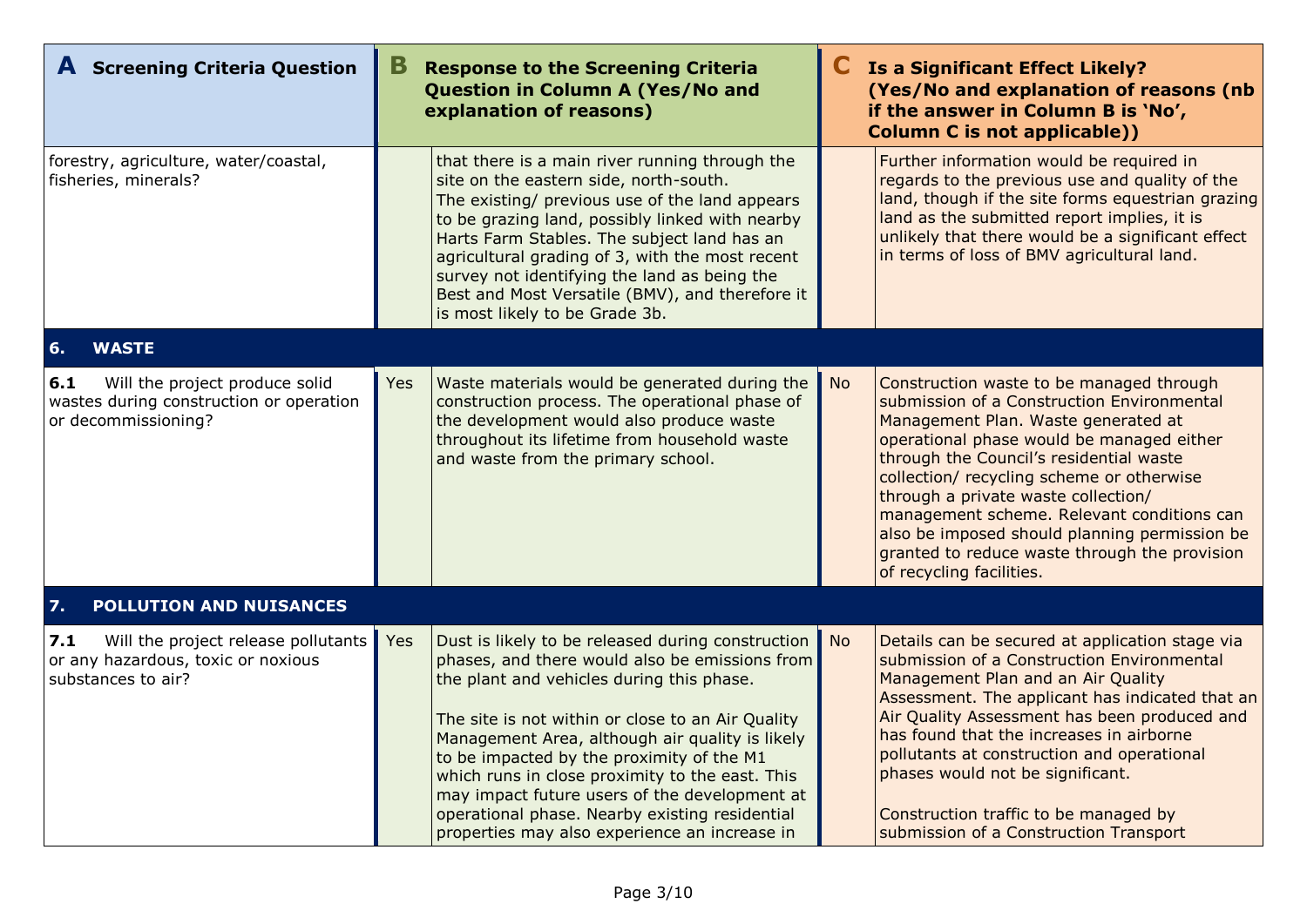| <b>A</b> Screening Criteria Question                                                                                                                                                            | В<br><b>Response to the Screening Criteria</b><br>Question in Column A (Yes/No and<br>explanation of reasons) |                                                                                                                                                                                                                                                                                                                                                                                                                                                                                                                                                                                                                                                                 |           | <b>Is a Significant Effect Likely?</b><br>(Yes/No and explanation of reasons (nb<br>if the answer in Column B is 'No',<br><b>Column C is not applicable))</b>                                                                                                                                                                                                                                                                                                                                                                                                                                                                                                                                        |
|-------------------------------------------------------------------------------------------------------------------------------------------------------------------------------------------------|---------------------------------------------------------------------------------------------------------------|-----------------------------------------------------------------------------------------------------------------------------------------------------------------------------------------------------------------------------------------------------------------------------------------------------------------------------------------------------------------------------------------------------------------------------------------------------------------------------------------------------------------------------------------------------------------------------------------------------------------------------------------------------------------|-----------|------------------------------------------------------------------------------------------------------------------------------------------------------------------------------------------------------------------------------------------------------------------------------------------------------------------------------------------------------------------------------------------------------------------------------------------------------------------------------------------------------------------------------------------------------------------------------------------------------------------------------------------------------------------------------------------------------|
|                                                                                                                                                                                                 |                                                                                                               | air pollutants from the increase in traffic<br>movements associated with the development.                                                                                                                                                                                                                                                                                                                                                                                                                                                                                                                                                                       |           | Management Plan to reduce potential<br>emissions.                                                                                                                                                                                                                                                                                                                                                                                                                                                                                                                                                                                                                                                    |
| $7.2$<br>Will the project cause noise and<br>vibration or release of light, heat, energy<br>or electromagnetic radiation?                                                                       | <b>Yes</b>                                                                                                    | Noise and vibration will be generated at<br>construction phase. Noise and vibration at<br>operational phase will derive from additional<br>traffic movements and to a lower degree<br>ambient noise from the increase in residential<br>properties and some noise from the primary<br>school once operational. There are existing<br>noise and vibration levels from the M1 and Little<br>Bushey Lane which may impact on future users<br>of the development.<br>There will be an increase in lighting at both<br>construction and operational phases. There<br>would be no material release of heat, and no<br>release of energy or electromagnetic radiation. | <b>No</b> | Noise and vibration from demolition and<br>construction could be controlled via the<br><b>Construction Environmental Management Plan</b><br>and any other relevant conditions. Conditions<br>are also to be secured in relation to lighting<br>control in consultation with Environmental<br>Health. Environmental Health will determine<br>whether the noise, vibration and other<br>emissions levels at new dwellings would be<br>acceptable, having regard to the proximity of<br>the M1. A Noise and vibration Impact<br>Assessment may be required.                                                                                                                                             |
| 7.3<br>Will the project lead to risks of<br>contamination of land or water from<br>releases of pollutants onto the ground or<br>into surface waters, groundwater,<br>coastal waters or the sea? | Yes                                                                                                           | As noted above there are various watercourses<br>within the site, the applicant also notes the<br>presence of ponds. These have the potential to<br>be contaminated.                                                                                                                                                                                                                                                                                                                                                                                                                                                                                            | <b>No</b> | Details to be secured at application stage via<br>submission of a Construction Environmental<br>Management Plan, Flood Risk Assessment and<br>Drainage Strategy. The applicant indicates that<br>all development shall be located within Flood<br>Zone 1.<br>The applicant intends to submit a Phase 1 Geo-<br>Environmental Desk Study at application stage,<br>this study was carried out in 2020 and identified<br>that the site has a history of being farmed and<br>is unlikely to be contaminated. Environmental<br>Health would be consulted on any documents in<br>relation to land contamination and further<br>reports/ suitable remediation can be secured<br>via condition if necessary. |
| 7.4<br>Are there any areas on or around<br>the location which are already subject to<br>pollution or environmental damage, e.g.<br>where existing legal environmental                           | <b>Yes</b>                                                                                                    | The site is in close proximity to the Rossway<br>Drive residential development to the north,<br>which comprises contaminated land. However,<br>it is noted that this contamination has been<br>dealt with and a remediation strategy                                                                                                                                                                                                                                                                                                                                                                                                                            | <b>No</b> | As noted above, the risks of contamination can<br>be suitably assessed and mitigated at<br>application stage.                                                                                                                                                                                                                                                                                                                                                                                                                                                                                                                                                                                        |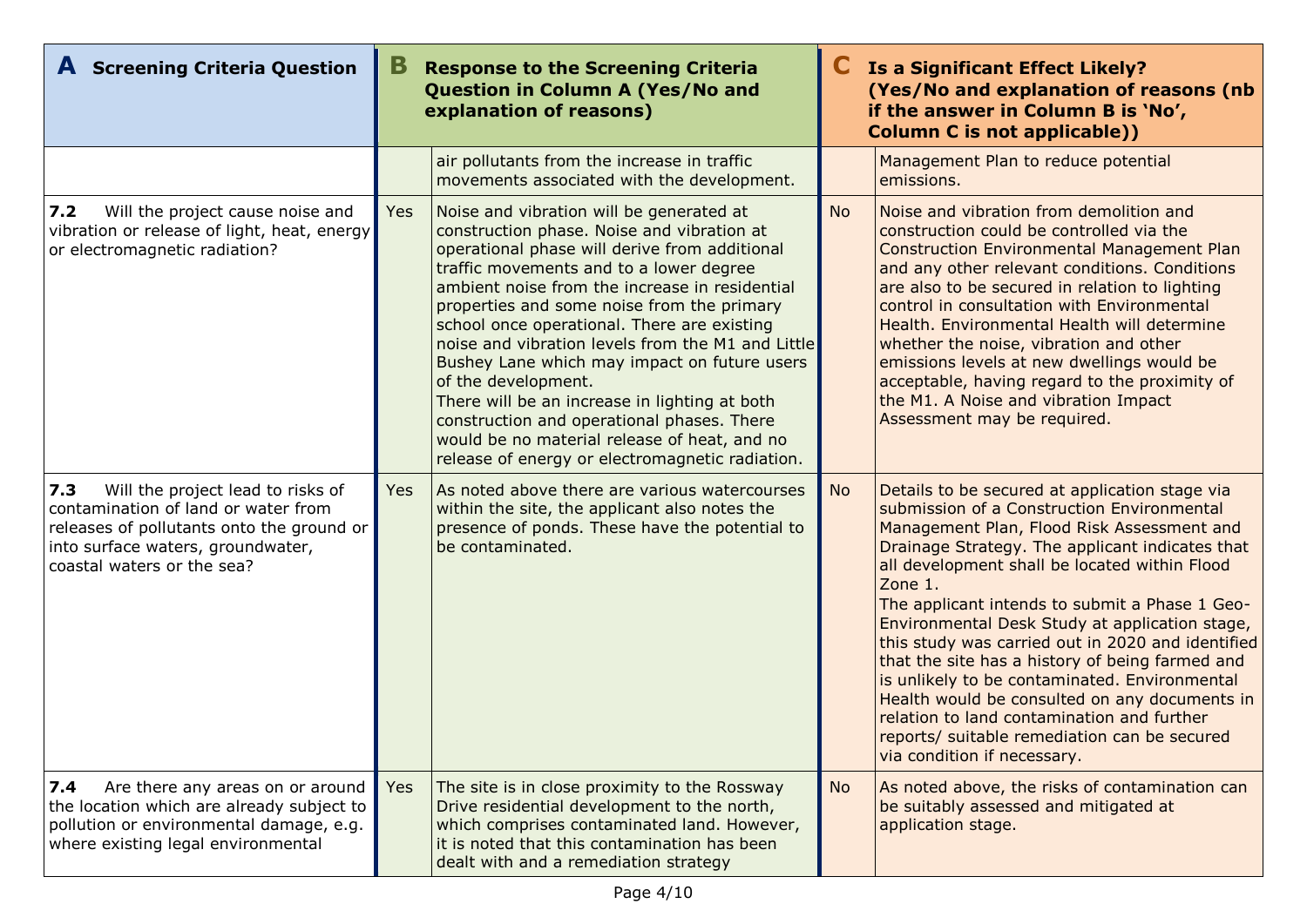| <b>A</b> Screening Criteria Question                                                                                                                                                                                                                             | В          | <b>Response to the Screening Criteria</b><br>Question in Column A (Yes/No and<br>explanation of reasons)                                                                                                                                                                                                                                                                                                                               |           | Is a Significant Effect Likely?<br>(Yes/No and explanation of reasons (nb<br>if the answer in Column B is 'No',<br><b>Column C is not applicable))</b>                                                                                                                                                                                                                                                                                             |
|------------------------------------------------------------------------------------------------------------------------------------------------------------------------------------------------------------------------------------------------------------------|------------|----------------------------------------------------------------------------------------------------------------------------------------------------------------------------------------------------------------------------------------------------------------------------------------------------------------------------------------------------------------------------------------------------------------------------------------|-----------|----------------------------------------------------------------------------------------------------------------------------------------------------------------------------------------------------------------------------------------------------------------------------------------------------------------------------------------------------------------------------------------------------------------------------------------------------|
| standards are exceeded, which could be<br>affected by the project?                                                                                                                                                                                               |            | implemented as part of the re-development of<br>the site to residential use.                                                                                                                                                                                                                                                                                                                                                           |           |                                                                                                                                                                                                                                                                                                                                                                                                                                                    |
| POPULATION AND HUMAN HEALTH<br>8.                                                                                                                                                                                                                                |            |                                                                                                                                                                                                                                                                                                                                                                                                                                        |           |                                                                                                                                                                                                                                                                                                                                                                                                                                                    |
| 8.1<br>Will there be any risk of major<br>accidents (including those caused by<br>climate change, in accordance with<br>scientific knowledge) during<br>construction, operation or<br>decommissioning?                                                           | Yes        | The development should not involve any<br>hazardous substances at construction or<br>operational phases. There is a degree of flood<br>risk as the site is partially in Flood Zones 2 and<br>3.<br>Proportionate risk of accidents/ injuries due to<br>the nature of building works are expected. The<br>suitable construction and use of the dwellings<br>and primary school fall to be determined by<br><b>Building Regulations.</b> | <b>No</b> | All works and operations to be carried out in<br>line with the relevant Health and Safety<br>legislation. Full details to be secured via<br>submission of the Construction Environmental<br>Management Plan. Flood Risk to be managed at<br>application stage via submission of a Flood Risk<br>Assessment and Drainage Strategy, which shall<br>have regard to climate change. A Climate<br>Change and Energy Statement may also be<br>submitted. |
| 8.2<br>Will the project present a risk to<br>the population (having regard to<br>population density) and their human<br>health during construction, operation or<br>decommissioning? (for example due to<br>water contamination or air pollution)                | <b>Yes</b> | There are a substantial number of residential<br>dwellings in proximity to the site. There is also<br>potential for water and air contamination.<br>Future users of the site may experience air or<br>noise pollution which will need to be assessed.                                                                                                                                                                                  | <b>No</b> | As above, flood risk and dust pollution are to be<br>managed at application stage and risks to<br>public health are considered to be low. Relevant<br>reports should be submitted at application<br>stage to assess the impact both on existing<br>residents and future users of the development<br>in terms of air and noise pollution, with<br>Environmental Health to be consulted.                                                             |
| 9.<br><b>WATER RESOURCES</b>                                                                                                                                                                                                                                     |            |                                                                                                                                                                                                                                                                                                                                                                                                                                        |           |                                                                                                                                                                                                                                                                                                                                                                                                                                                    |
| 9.1<br>Are there any water resources<br>including surface waters, e.g. rivers,<br>lakes/ponds, coastal or underground<br>waters on or around the location which<br>could be affected by the project,<br>particularly in terms of their volume and<br>flood risk? | Yes        | There are watercourses, a culvert, ponds, and a<br>main river within the application site. As such<br>part of the site is located in Flood Zones 2 and<br>3.                                                                                                                                                                                                                                                                           | No.       | A Flood Risk Assessment and Drainage Strategy<br>are to be submitted at application stage. The<br>Environment Agency will be consulted in<br>addition to Hertfordshire County Council as<br>Lead Local Flood Authority and Hertsmere's<br>Drainage Engineers. Relevant conditions can<br>also be imposed should planning permission be<br>granted.                                                                                                 |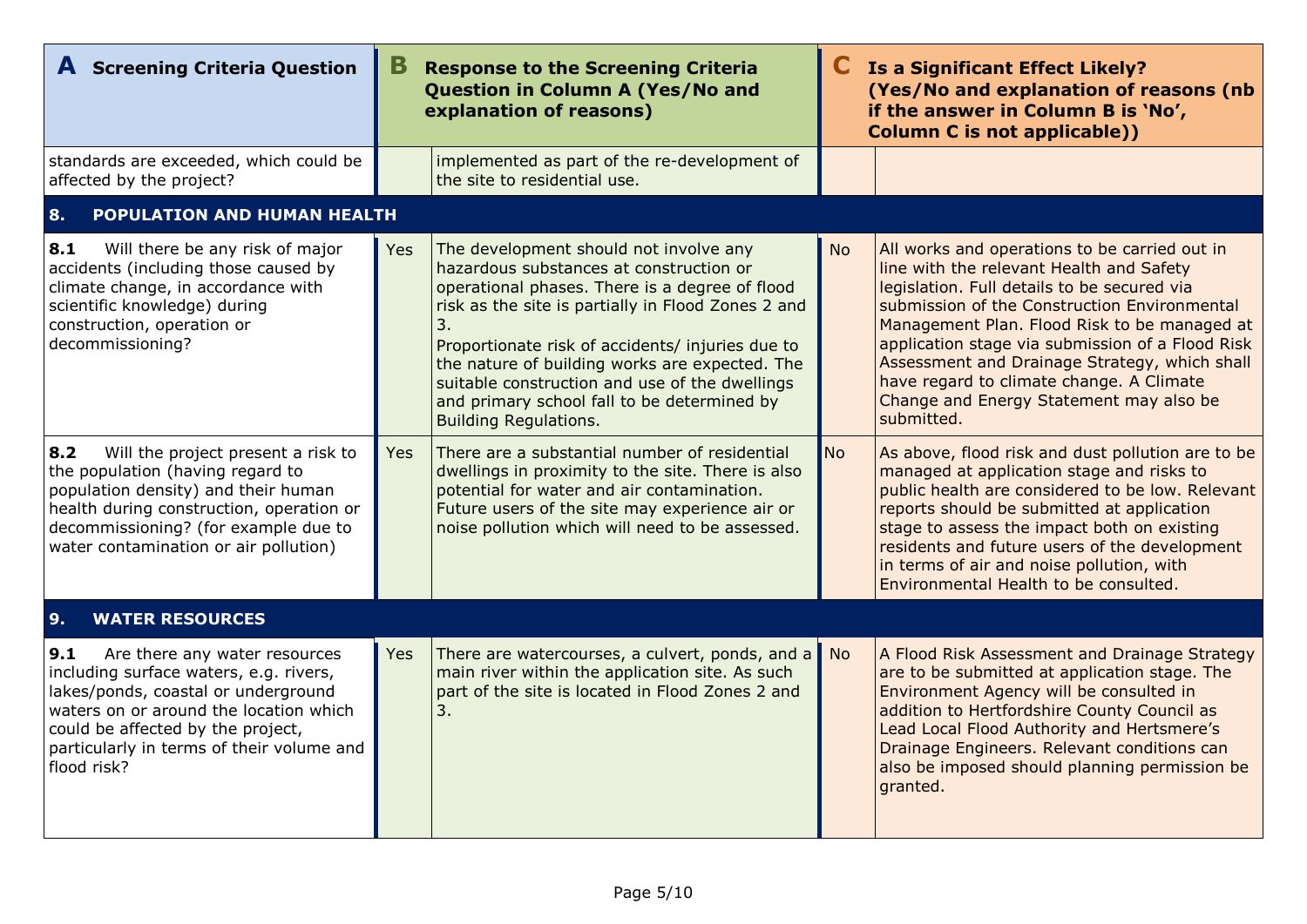| <b>A</b> Screening Criteria Question                                                                                                                                                                                                                                                                                                                                                                                                                                                                                                                                                                                                                                    | В          | <b>Response to the Screening Criteria</b><br>Question in Column A (Yes/No and<br>explanation of reasons)                                                                                                                                                                                                                                                                                                     |           | <b>Is a Significant Effect Likely?</b><br>(Yes/No and explanation of reasons (nb<br>if the answer in Column B is 'No',<br><b>Column C is not applicable))</b>                                                                                                                                                                                                                                                                                                                                                                                  |
|-------------------------------------------------------------------------------------------------------------------------------------------------------------------------------------------------------------------------------------------------------------------------------------------------------------------------------------------------------------------------------------------------------------------------------------------------------------------------------------------------------------------------------------------------------------------------------------------------------------------------------------------------------------------------|------------|--------------------------------------------------------------------------------------------------------------------------------------------------------------------------------------------------------------------------------------------------------------------------------------------------------------------------------------------------------------------------------------------------------------|-----------|------------------------------------------------------------------------------------------------------------------------------------------------------------------------------------------------------------------------------------------------------------------------------------------------------------------------------------------------------------------------------------------------------------------------------------------------------------------------------------------------------------------------------------------------|
| 10. BIODIVERSITY (SPECIES AND HABITATS)                                                                                                                                                                                                                                                                                                                                                                                                                                                                                                                                                                                                                                 |            |                                                                                                                                                                                                                                                                                                                                                                                                              |           |                                                                                                                                                                                                                                                                                                                                                                                                                                                                                                                                                |
| <b>10.1</b> Are there any protected areas<br>which are designated or classified for<br>their terrestrial, avian and marine<br>ecological value, or any non-designated<br>/ non-classified areas which are<br>important or sensitive for reasons of<br>their terrestrial, avian and marine<br>ecological value, located on or around<br>the location and which could be affected<br>by the project? (e.g. wetlands,<br>watercourses or other water-bodies, the<br>coastal zone, mountains, forests or<br>woodlands, undesignated nature<br>reserves or parks. (Where designated<br>indicate level of designation<br>(international, national, regional or<br>$local))$ . | Yes        | Whilst there are no statutory designations<br>within the site, the site is identified by the<br>HERC Herts Ecological Network as 'Habitats not<br>currently qualifying under S41 of the NERC Act<br>but with high potential to do so'.<br>The water sources, ponds, and trees may have<br>some ecological value. The species/ habitats<br>impacted are unknown, pending submission of<br>ecological surveys. | <b>No</b> | In the absence of any statutory designations/<br>TPOs, the impact on biodiversity is unlikely to<br>be of such a degree to require an EIA. The full<br>impact falls to be assessed at application stage.<br>Relevant conditions can also be imposed should<br>planning permission be granted.                                                                                                                                                                                                                                                  |
| <b>10.2</b> Could any protected, important or<br>sensitive species of flora or fauna which<br>use areas on or around the site, e.g. for<br>breeding, nesting, foraging, resting,<br>over-wintering, or migration, be affected<br>by the project?                                                                                                                                                                                                                                                                                                                                                                                                                        | <b>Yes</b> | Relevant ecological surveys would be required<br>at application stage. The site is within the<br>Green Belt and there are various habitats that<br>could be impacted as above.                                                                                                                                                                                                                               | <b>No</b> | The full impact is to be assessed at application<br>stage, in consultation with Hertfordshire<br>Ecology and Natural England, as the full<br>ecological value of the site is not yet known.<br>The applicant indicates that an Ecological<br>Assessment was carried out in 2017, although<br>this is likely to be out of date and as such an<br>updated assessment would be strongly advised.<br>If the development and its impacts are deemed<br>acceptable, suitable mitigation or compensation<br>measures could be sought where necessary. |
| 11. LANDSCAPE AND VISUAL                                                                                                                                                                                                                                                                                                                                                                                                                                                                                                                                                                                                                                                |            |                                                                                                                                                                                                                                                                                                                                                                                                              |           |                                                                                                                                                                                                                                                                                                                                                                                                                                                                                                                                                |
| 11.1<br>Are there any areas or<br>features on or around the location which<br>are protected for their landscape and<br>scenic value, and/or any non-designated                                                                                                                                                                                                                                                                                                                                                                                                                                                                                                          | <b>No</b>  | The site is not located on or close to any<br>landscape designations.                                                                                                                                                                                                                                                                                                                                        | N/A       |                                                                                                                                                                                                                                                                                                                                                                                                                                                                                                                                                |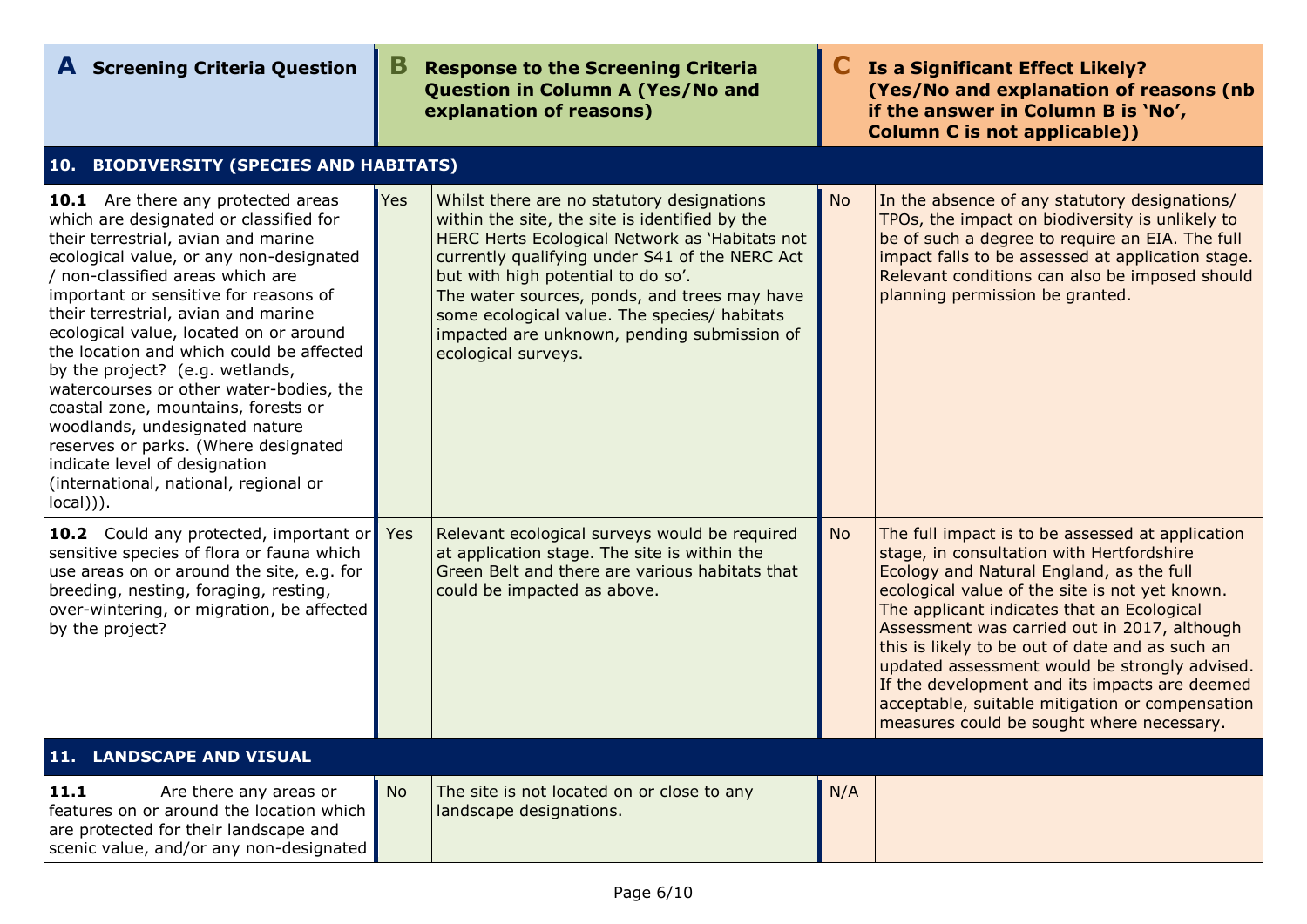| <b>A</b> Screening Criteria Question                                                                                                                                                                                                                                                                                                                                                                                                                                                             | В   | <b>Response to the Screening Criteria</b><br>Question in Column A (Yes/No and<br>explanation of reasons)                                                                                                                                                                                                                                          |           | <b>Is a Significant Effect Likely?</b><br>(Yes/No and explanation of reasons (nb<br>if the answer in Column B is 'No',<br><b>Column C is not applicable))</b>                                                                                      |
|--------------------------------------------------------------------------------------------------------------------------------------------------------------------------------------------------------------------------------------------------------------------------------------------------------------------------------------------------------------------------------------------------------------------------------------------------------------------------------------------------|-----|---------------------------------------------------------------------------------------------------------------------------------------------------------------------------------------------------------------------------------------------------------------------------------------------------------------------------------------------------|-----------|----------------------------------------------------------------------------------------------------------------------------------------------------------------------------------------------------------------------------------------------------|
| / non-classified areas or features of high<br>landscape or scenic value on or around<br>the location which could be affected by<br>the project? <sup>1</sup> Where designated indicate<br>level of designation (international,<br>national, regional or local).                                                                                                                                                                                                                                  |     |                                                                                                                                                                                                                                                                                                                                                   |           |                                                                                                                                                                                                                                                    |
| 11.2<br>Is the project in a location $Yes$<br>where it is likely to be highly visible to<br>many people? (If so, from where, what<br>direction, and what distance?)                                                                                                                                                                                                                                                                                                                              |     | The development will be visible from nearby<br>dwellings as well as users of the adjacent roads.<br>There are two Public Rights of Way which run<br>through/ adjacent to the site from which the<br>development will be visible.                                                                                                                  | <b>No</b> | The applicant intends to submit a Landscape<br>and Visual Impact Assessment at application<br>stage to determine the impact of the<br>development. Some natural screening could be<br>achieved through a landscaping plan.                         |
| 12. CULTURAL HERITAGE/ARCHAEOLOGY                                                                                                                                                                                                                                                                                                                                                                                                                                                                |     |                                                                                                                                                                                                                                                                                                                                                   |           |                                                                                                                                                                                                                                                    |
| 12.1 Are there any areas or features<br>which are protected for their cultural<br>heritage or archaeological value, or any<br>non-designated / classified areas and/or<br>features of cultural heritage or<br>archaeological importance on or around<br>the location which could be affected by<br>the project (including potential impacts<br>on setting, and views to, from and<br>within)? Where designated indicate level<br>of designation (international, national,<br>regional or local). | Yes | Grade II Listed Building 318m to the<br>north-west (Tylers Farm, Little Bushey<br>Lane)<br>No archaeological features, Conservation Areas,<br>Registered Battlefields, or World Heritage Sites<br>are at the site or adjacent to the site. The<br>nearest Registered Park and Garden and<br>Scheduled Monument are located more than<br>1km away. | <b>No</b> | The surrounding heritage assets are a suitable<br>distance away that the impact would be limited.<br>Full impact to be assessed at application stage.                                                                                              |
| <b>13. TRANSPORT AND ACCESS</b>                                                                                                                                                                                                                                                                                                                                                                                                                                                                  |     |                                                                                                                                                                                                                                                                                                                                                   |           |                                                                                                                                                                                                                                                    |
| 13.1 Are there any routes on or<br>around the location which are used by<br>the public for access to recreation or<br>other facilities, which could be affected<br>by the project?                                                                                                                                                                                                                                                                                                               | Yes | The site has a public footpath that runs through No<br>the site from east to west (ref: BUSHEY 040)<br>and a public footpath that runs through the<br>north western corner of the site (ref: BUSHEY<br>033) which could be affected by the project.                                                                                               |           | The development is likely to have impacts on<br>the Public Rights of Way, but it is considered<br>that these impacts do not necessarily amount to<br>a likely significant effect given that there are<br>potential designs and layouts which could |

 $1$  See question 8.1 for consideration of impacts on heritage designations and receptors, including on views to, within and from designated areas.

-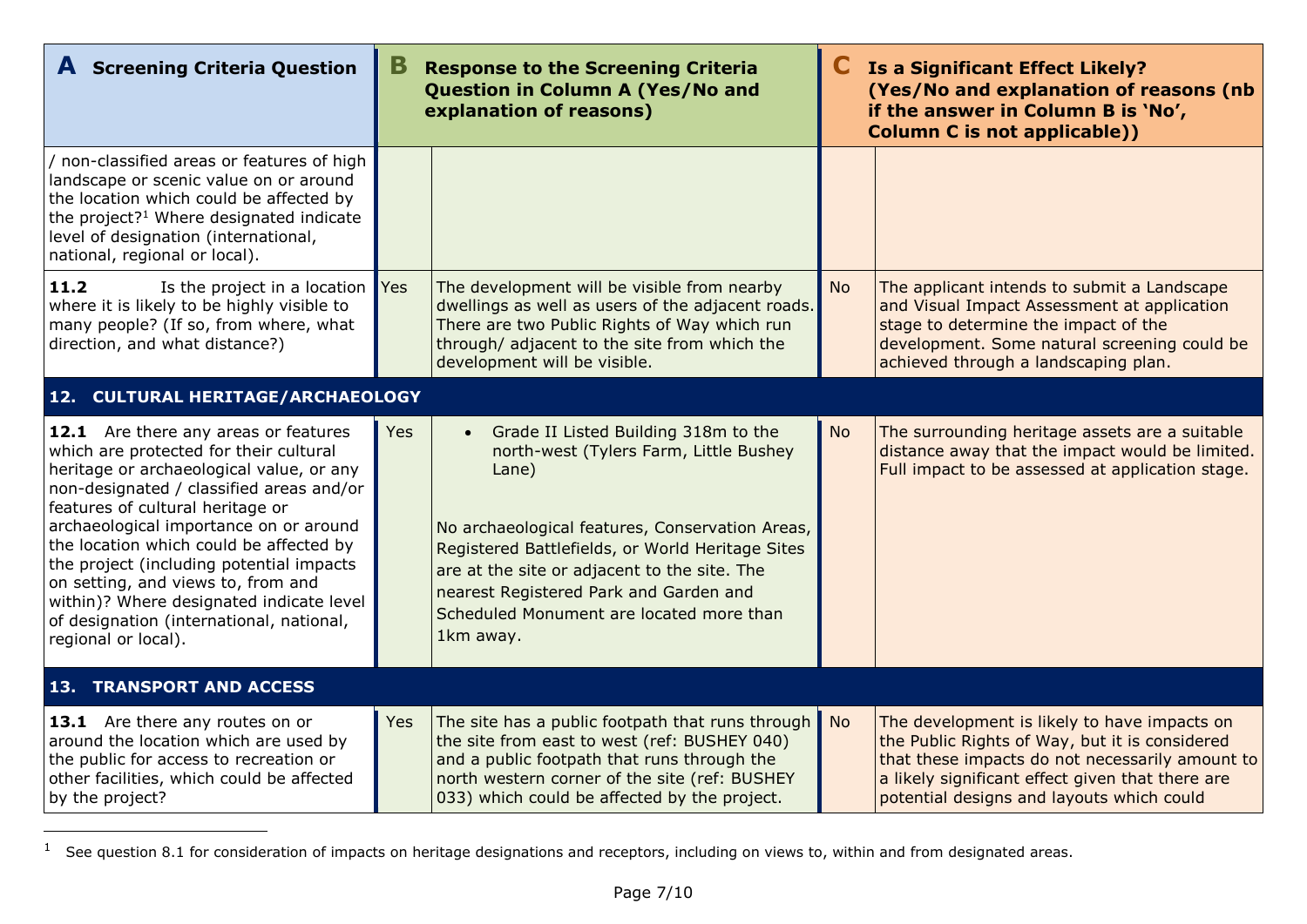| <b>A</b> Screening Criteria Question                                                                                                                                                                                                                                                                                                                                         | В<br><b>Response to the Screening Criteria</b><br>Question in Column A (Yes/No and<br>explanation of reasons) |                                                                                                                                       |           | Is a Significant Effect Likely?<br>(Yes/No and explanation of reasons (nb<br>if the answer in Column B is 'No',<br><b>Column C is not applicable))</b>                                                                                                                                                                                                                                                                                                                                                                                                                                                                                           |  |
|------------------------------------------------------------------------------------------------------------------------------------------------------------------------------------------------------------------------------------------------------------------------------------------------------------------------------------------------------------------------------|---------------------------------------------------------------------------------------------------------------|---------------------------------------------------------------------------------------------------------------------------------------|-----------|--------------------------------------------------------------------------------------------------------------------------------------------------------------------------------------------------------------------------------------------------------------------------------------------------------------------------------------------------------------------------------------------------------------------------------------------------------------------------------------------------------------------------------------------------------------------------------------------------------------------------------------------------|--|
|                                                                                                                                                                                                                                                                                                                                                                              |                                                                                                               |                                                                                                                                       |           | ameliorate such impacts. Impacts on the road<br>network during construction and operational<br>phases to be assessed at application stage,<br>having regard to the County Right of Way<br>Officer's views and likely controlled via a<br>Construction Environmental Management Plan,<br>Construction Transport Management Plan, and<br>Transport Assessment and Travel Plan (should<br>the scheme be approved).                                                                                                                                                                                                                                  |  |
| 13.2 Are there any transport routes on<br>or around the location which are<br>susceptible to congestion or which cause<br>environmental problems, which could be<br>affected by the project?                                                                                                                                                                                 | Yes                                                                                                           | The site is bounded on its western side by Little<br>Bushey Lane. The M1 is within close proximity<br>to but does not bound the site. | <b>No</b> | Mitigations could be secured via conditions,<br>including Construction Environmental<br>Management Plan and Transport Environment<br>Management Plan, should the scheme be found<br>to be acceptable. A Travel Plan could be<br>secured to explore alternatives to car use. The<br>application's impact on transport can be<br>considered at the application stage and would<br>be subject to a consultation by the County<br>Highway Authority, and their views will form a<br>material consideration. The applicant has<br>advised that the A Transport Assessment and<br>Travel Plan will be included as part of the<br>planning application. |  |
| 14. LAND USE                                                                                                                                                                                                                                                                                                                                                                 |                                                                                                               |                                                                                                                                       |           |                                                                                                                                                                                                                                                                                                                                                                                                                                                                                                                                                                                                                                                  |  |
| 14.1 Are there existing land uses or<br>community facilities on or around the<br>location which could be affected by the<br>project? E.g. housing, densely populated<br>areas, industry / commerce,<br>farm/agricultural holdings, forestry,<br>tourism, mining, quarrying, facilities<br>relating to health, education, places of<br>worship, leisure /sports / recreation. | Yes                                                                                                           | The site is in close proximity to residential<br>areas, minor industrial uses, and a farm.                                            | <b>No</b> | Access to and use of these land uses/ facilities<br>are unlikely to be significantly impacted.<br>Impacts on neighbouring uses shall be<br>considered at the application stage.                                                                                                                                                                                                                                                                                                                                                                                                                                                                  |  |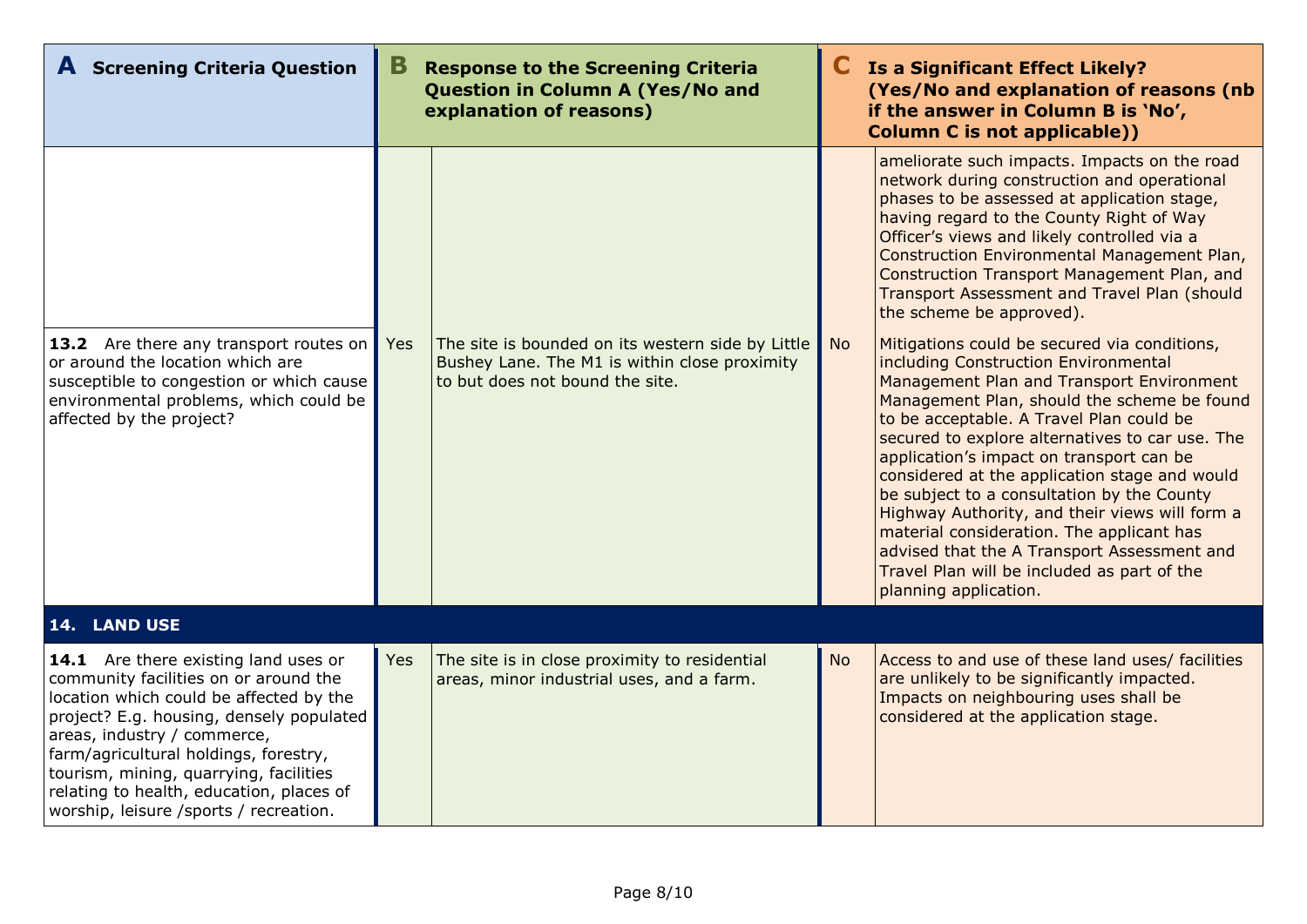| <b>A</b> Screening Criteria Question                                                                                                                                                                                                                           | В         | <b>Response to the Screening Criteria</b><br><b>Question in Column A (Yes/No and</b><br>explanation of reasons) |     | <b>Is a Significant Effect Likely?</b><br>(Yes/No and explanation of reasons (nb)<br>if the answer in Column B is 'No',<br><b>Column C is not applicable))</b> |
|----------------------------------------------------------------------------------------------------------------------------------------------------------------------------------------------------------------------------------------------------------------|-----------|-----------------------------------------------------------------------------------------------------------------|-----|----------------------------------------------------------------------------------------------------------------------------------------------------------------|
| <b>14.2</b> Are there any plans for future<br>land uses on or around the location<br>which could be affected by the project?                                                                                                                                   | <b>No</b> |                                                                                                                 | N/A |                                                                                                                                                                |
| <b>15. LAND STABILITY AND CLIMATE</b>                                                                                                                                                                                                                          |           |                                                                                                                 |     |                                                                                                                                                                |
| 15.1 Is the location susceptible to<br>earthquakes, subsidence, landslides,<br>erosion, or extreme /adverse climatic<br>conditions, e.g. temperature inversions,<br>fogs, severe winds, which could cause<br>the project to present environmental<br>problems? | <b>No</b> |                                                                                                                 | N/A |                                                                                                                                                                |
| <b>16. CUMULATIVE EFFECTS</b>                                                                                                                                                                                                                                  |           |                                                                                                                 |     |                                                                                                                                                                |
| 16.1 Could this project together with<br>existing and/or approved development<br>result in cumulation of impacts together<br>during the construction/operation phase?                                                                                          | <b>No</b> |                                                                                                                 | N/A |                                                                                                                                                                |
| <b>17. TRANSBOUNDARY EFFECTS</b>                                                                                                                                                                                                                               |           |                                                                                                                 |     |                                                                                                                                                                |
| 17.1 Is the project likely to lead to<br>transboundary effects? <sup>2</sup>                                                                                                                                                                                   | <b>No</b> |                                                                                                                 | N/A |                                                                                                                                                                |

-

 $2$  The Regulations require consideration of the transboundary nature of the impact. Due to the England's geographical location the vast majority of TCPA cases are unlikely to result in transboundary impacts.